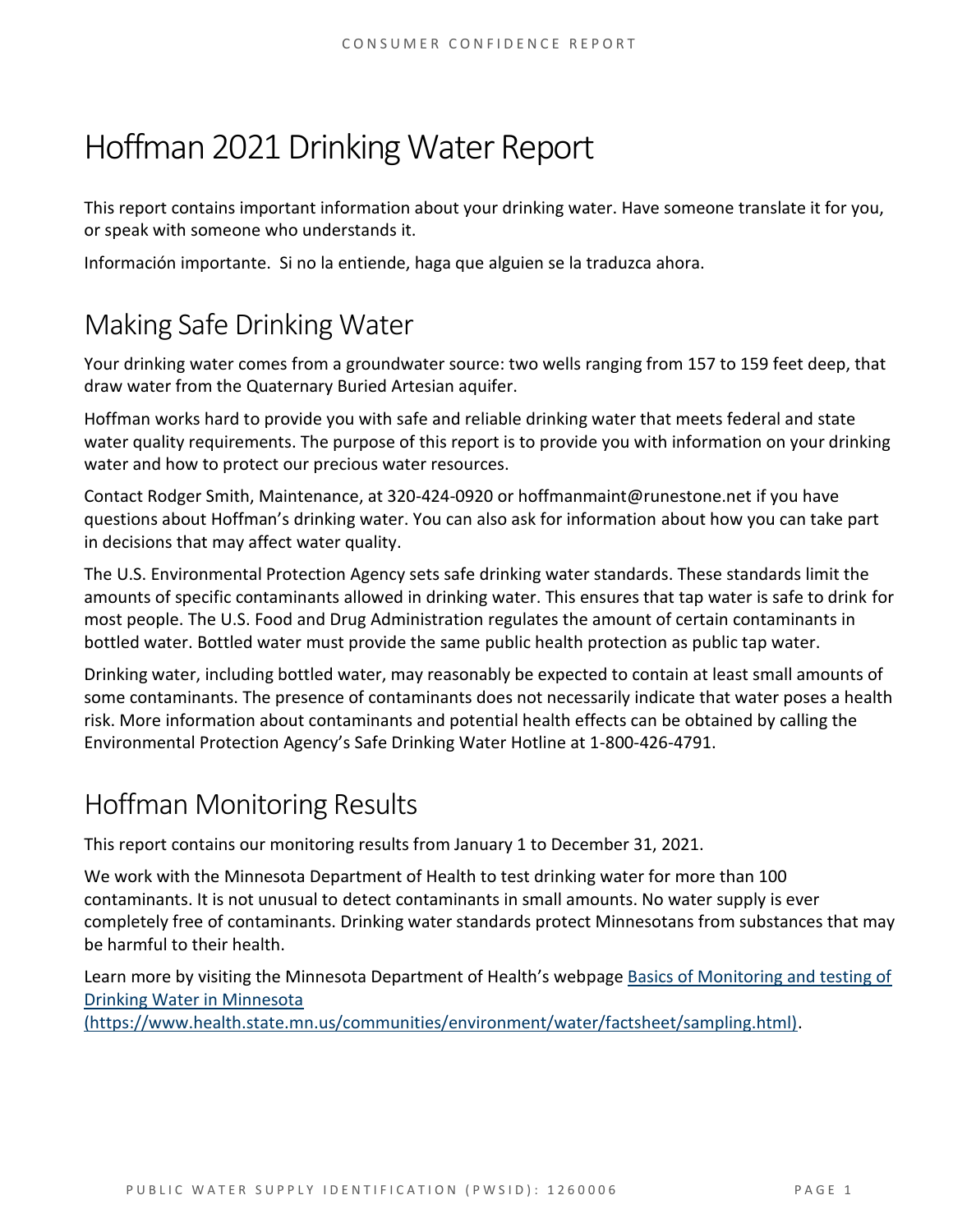# **How to Read the Water Quality Data Tables**

The tables below show the contaminants we found last year or the most recent time we sampled for that contaminant. They also show the levels of those contaminants and the Environmental Protection Agency's limits. Substances that we tested for but did not find are not included in the tables.

We sample for some contaminants less than once a year because their levels in water are not expected to change from year to year. If we found any of these contaminants the last time we sampled for them, we included them in the tables below with the detection date.

We may have done additional monitoring for contaminants that are not included in the Safe Drinking Water Act. To request a copy of these results, call the Minnesota Department of Health at 651-201-4700 between 8:00 a.m. and 4:30 p.m., Monday through Friday.

Some contaminants are monitored regularly throughout the year, and rolling (or moving) annual averages are used to manage compliance. Because of this averaging, there are times where the Range of Detected Test Results for the calendar year is lower than the Highest Average or Highest Single Test Result, because it occurred in the previous calendar year.

# **Definitions**

- AL (Action Level): The concentration of a contaminant which, if exceeded, triggers treatment or other requirements which a water system must follow.
- **EPA:** Environmental Protection Agency
- **MCL (Maximum contaminant level)**: The highest level of a contaminant that is allowed in drinking water. MCLs are set as close to the MCLGs as feasible using the best available treatment technology.
- **EXTED MCLG (Maximum contaminant level goal)**: The level of a contaminant in drinking water below which there is no known or expected risk to health. MCLGs allow for a margin of safety.
- **MRDL (Maximum residual disinfectant level):** The highest level of a disinfectant allowed in drinking water. There is convincing evidence that addition of a disinfectant is necessary for control of microbial contaminants.
- **MRDLG (Maximum residual disinfectant level goal)**: The level of a drinking water disinfectant below which there is no known or expected risk to health. MRDLGs do not reflect the benefits of the use of disinfectants to control microbial contaminants.
- **N/A (Not applicable)**: Does not apply.
- **ppb (parts per billion)**: One part per billion in water is like one drop in one billion drops of water, or about one drop in a swimming pool. ppb is the same as micrograms per liter ( $\mu$ g/l).
- **ppm (parts per million)**: One part per million is like one drop in one million drops of water, or about one cup in a swimming pool. ppm is the same as milligrams per liter (mg/l).
- **PWSID: Public water system identification.**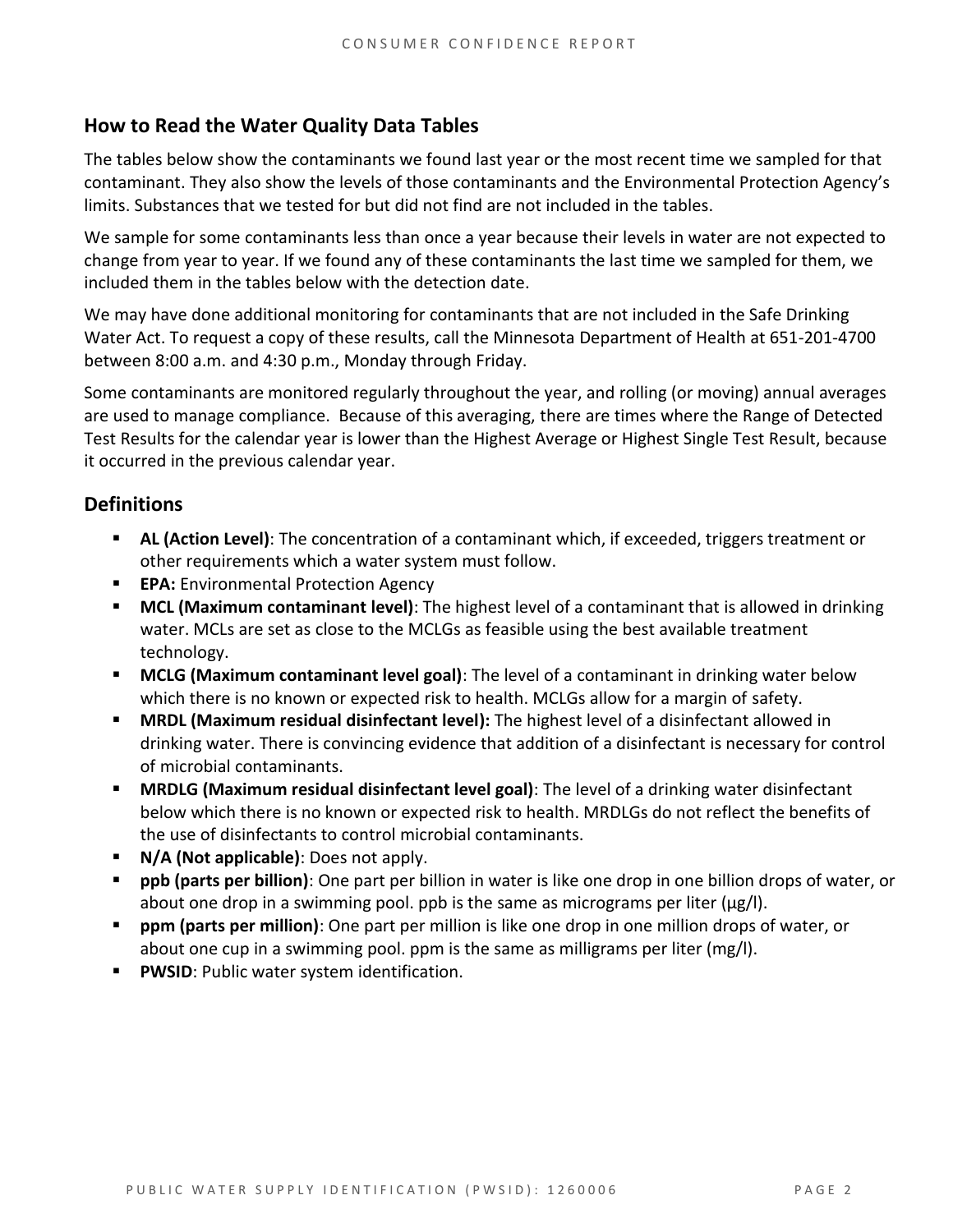# **Monitoring Results – Regulated Substances**

| LEAD AND COPPER - Tested at customer taps.                   |                                         |                                           |                                                   |                                                                             |                  |                                        |
|--------------------------------------------------------------|-----------------------------------------|-------------------------------------------|---------------------------------------------------|-----------------------------------------------------------------------------|------------------|----------------------------------------|
| <b>Contaminant</b> (Date, if<br>sampled in previous<br>year) | EPA's<br><b>Ideal</b><br>Goal<br>(MCLG) | EPA's<br><b>Action</b><br>Level           | 90% of<br><b>Results Were</b><br><b>Less Than</b> | <b>Number</b><br><b>of</b><br><b>Homes</b><br>with<br>High<br><b>Levels</b> | <b>Violation</b> | <b>Typical Sources</b>                 |
| Lead (07/29/20)                                              | 0 ppb                                   | 90% of<br>homes<br>less than<br>15 ppb    | 5.3 ppb                                           | 0 out of<br>10                                                              | NO               | Corrosion of<br>household<br>plumbing. |
| Copper (07/29/20)                                            | 0 ppm                                   | 90% of<br>homes<br>less than<br>$1.3$ ppm | $0.27$ ppm                                        | 0 out of<br>10                                                              | NO.              | Corrosion of<br>household<br>plumbing. |

### **INORGANIC & ORGANIC CONTAMINANTS – Tested in drinking water.**

| Contaminant<br>(Date, if sampled<br>in previous year) | EPA's<br><b>Ideal Goal</b><br>(MCLG) | EPA's<br>Limit<br>(MCL) | <b>Highest</b><br>Average or<br><b>Highest Single</b><br><b>Test Result</b> | Range of<br><b>Detected</b><br><b>Test Results</b> | <b>Violation</b> | <b>Typical Sources</b>                                                                                 |
|-------------------------------------------------------|--------------------------------------|-------------------------|-----------------------------------------------------------------------------|----------------------------------------------------|------------------|--------------------------------------------------------------------------------------------------------|
| <b>Barium</b>                                         | 2 ppm                                | 2 ppm                   | $0.06$ ppm                                                                  | N/A                                                | NO.              | Discharge of drilling<br>wastes; Discharge<br>from metal refineries;<br>Erosion of natural<br>deposit. |
| Dalapon                                               | $200$ ppb                            | 200<br>ppb              | $2.9$ ppb                                                                   | $0.00 - 2.90$<br>ppb                               | <b>NO</b>        | Runoff from herbicide<br>used on rights of way.                                                        |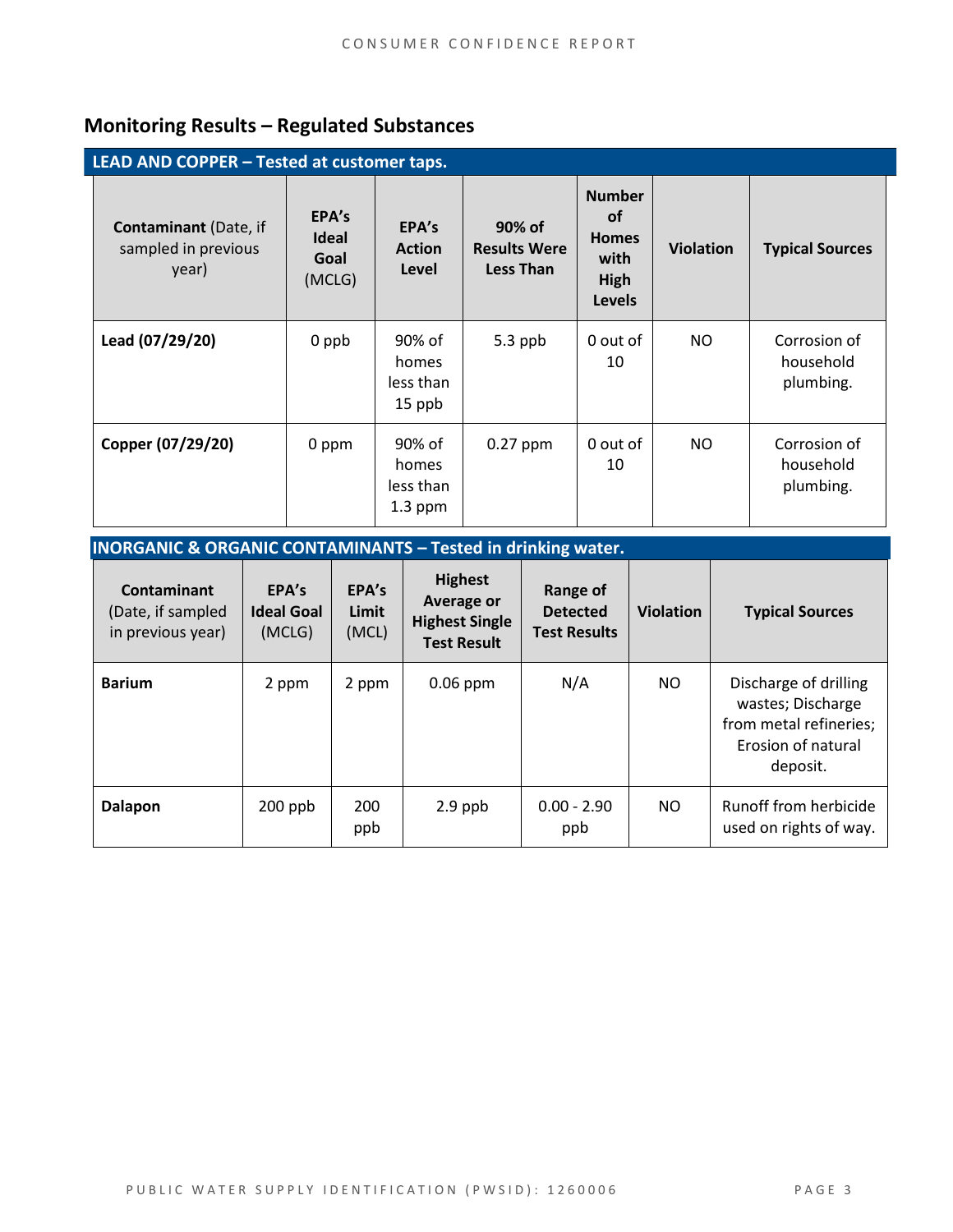| <b>CONTAMINANTS RELATED TO DISINFECTION - Tested in drinking water.</b> |                                               |                                    |                                                                                              |                                                    |                  |                                                  |
|-------------------------------------------------------------------------|-----------------------------------------------|------------------------------------|----------------------------------------------------------------------------------------------|----------------------------------------------------|------------------|--------------------------------------------------|
| <b>Substance (Date, if</b><br>sampled in previous<br>year)              | <b>EPA's Ideal</b><br>Goal (MCLG<br>or MRDLG) | EPA's<br>Limit<br>(MCL or<br>MRDL) | <b>Highest</b><br><b>Average or</b><br><b>Highest</b><br><b>Single Test</b><br><b>Result</b> | Range of<br><b>Detected</b><br><b>Test Results</b> | <b>Violation</b> | <b>Typical Sources</b>                           |
| <b>Total</b><br><b>Trihalomethanes</b><br>(TTHMs)                       | N/A                                           | 80 ppb                             | 42.4 ppb                                                                                     | N/A                                                | NO.              | By-product of<br>drinking water<br>disinfection. |
| <b>Total Haloacetic</b><br>Acids (HAA)                                  | N/A                                           | 60 ppb                             | $13.4$ ppb                                                                                   | N/A                                                | NO.              | By-product of<br>drinking water<br>disinfection. |
| <b>Total Chlorine</b>                                                   | $4.0$ ppm                                     | $4.0$ ppm                          | $0.44$ ppm                                                                                   | $0.20 - 0.42$<br>ppm                               | NO.              | Water additive<br>used to control<br>microbes.   |

Total HAA refers to HAA5

| <b>OTHER SUBSTANCES - Tested in drinking water.</b> |                                      |                         |                                                                                    |                                                    |                  |                                                                               |  |
|-----------------------------------------------------|--------------------------------------|-------------------------|------------------------------------------------------------------------------------|----------------------------------------------------|------------------|-------------------------------------------------------------------------------|--|
| Substance (Date,<br>if sampled in<br>previous year) | EPA's<br><b>Ideal Goal</b><br>(MCLG) | EPA's<br>Limit<br>(MCL) | <b>Highest</b><br><b>Average or</b><br><b>Highest Single</b><br><b>Test Result</b> | Range of<br><b>Detected</b><br><b>Test Results</b> | <b>Violation</b> | <b>Typical Sources</b>                                                        |  |
| <b>Fluoride</b>                                     | $4.0$ ppm                            | $4.0$ ppm               | $0.54$ ppm                                                                         | $0.26 - 0.66$<br>ppm                               | NO.              | Erosion of natural<br>deposits; Water<br>additive to promote<br>strong teeth. |  |

#### **Potential Health Effects and Corrective Actions (If Applicable)**

Fluoride: If your drinking water fluoride levels are below the optimal concentration range of 0.5 to 0.9 ppm, please talk with your dentist about how you can protect your teeth and your family's teeth from tooth decay and cavities. For more information, visit: MDH Drinking Water Fluoridation

(https://www.health.state.mn.us/communities/environment/water/com/fluoride.html). Fluoride is nature's cavity fighter, with small amounts present naturally in many drinking water sources. There is an overwhelming weight of credible, peer-reviewed, scientific evidence that fluoridation reduces tooth decay and cavities in children and adults, even when there is availability of fluoride from other sources, such as fluoride toothpaste and mouth rinses. Since studies show that optimal fluoride levels in drinking water benefit public health, municipal community water systems adjust the level of fluoride in the water to an optimal concentration between 0.5 to 0.9 parts per million (ppm) to protect your teeth. Fluoride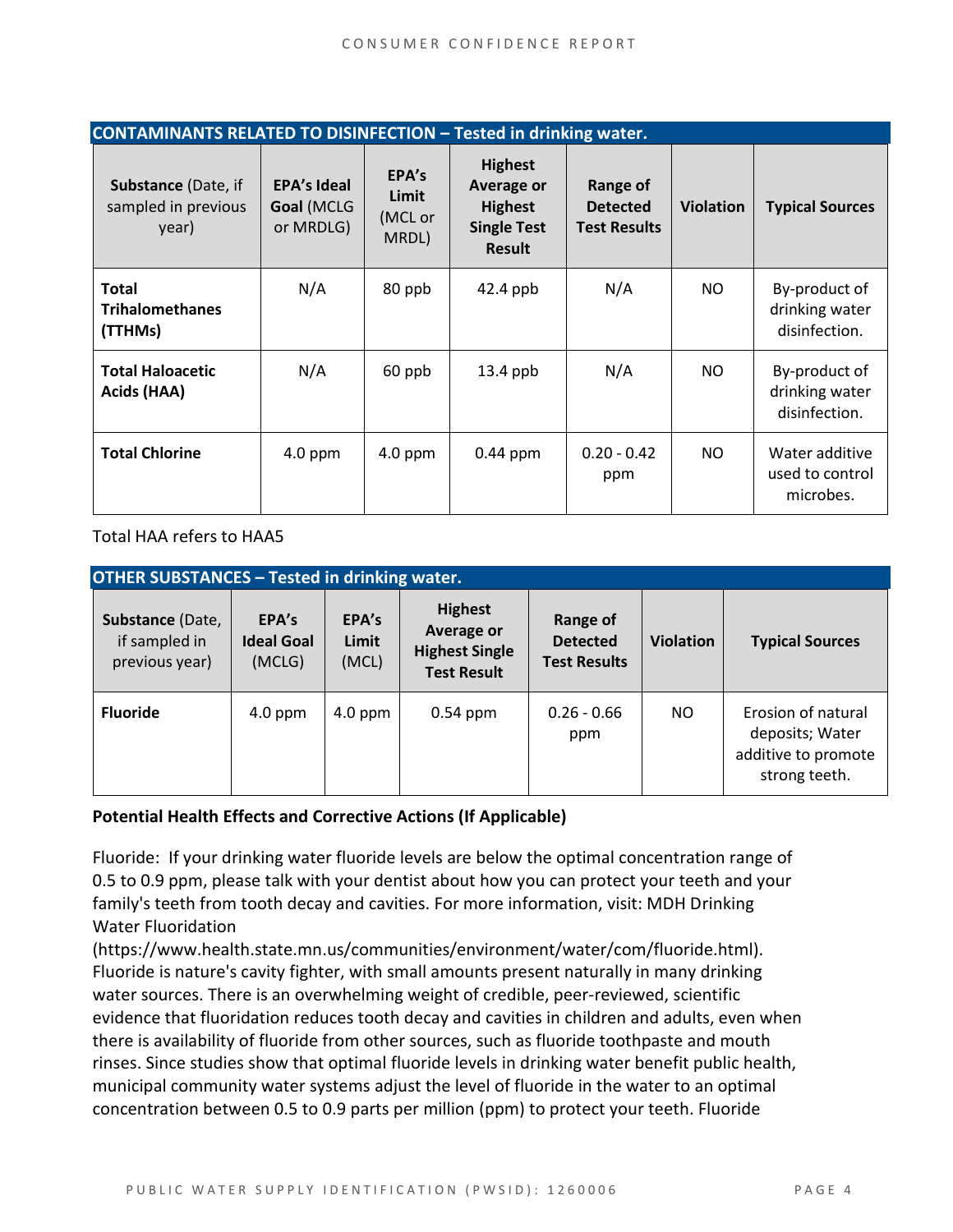levels below 2.0 ppm are not expected to increase the risk of a cosmetic condition known as enamel fluorosis.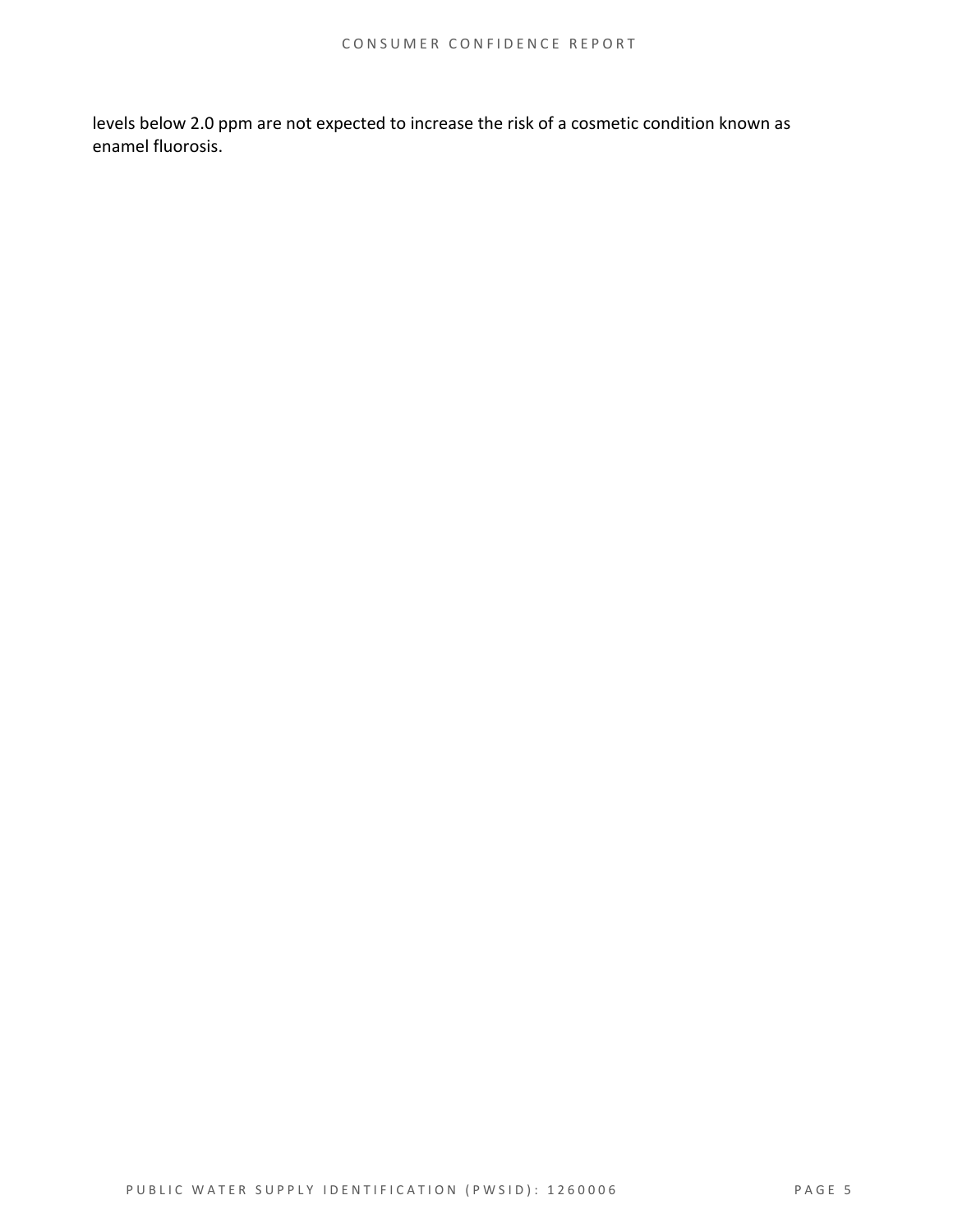# **Monitoring Results – Unregulated Substances**

In addition to testing drinking water for contaminants regulated under the Safe Drinking Water Act, we sometimes also monitor for contaminants that are not regulated. Unregulated contaminants do not have legal limits for drinking water.

Detection alone of a regulated or unregulated contaminant should not cause concern. The meaning of a detection should be determined considering current health effects information. We are often still learning about the health effects, so this information can change over time.

The following table shows the unregulated contaminants we detected last year, as well as human-health based guidance values for comparison, where available. The comparison values are based only on potential health impacts and do not consider our ability to measure contaminants at very low concentrations or the cost and technology of prevention and/or treatment. They may be set at levels that are costly, challenging, or impossible for water systems to meet (for example, large-scale treatment technology may not exist for a given contaminant).

A person drinking water with a contaminant at or below the comparison value would be at little or no risk for harmful health effects. If the level of a contaminant is above the comparison value, people of a certain age or with special health conditions - like a fetus, infants, children, elderly, and people with impaired immunity – may need to take extra precautions. Because these contaminants are unregulated, EPA and MDH require no particular action based on detection of an unregulated contaminant. We are notifying you of the unregulated contaminants we have detected as a public education opportunity.

More information is available on MDH's A-Z List of Contaminants in Water [\(https://www.health.state.mn.us/communities/environment/water/contaminants/index.html\)](https://www.health.state.mn.us/communities/environment/water/contaminants/index.html) and Fourth [Unregulated Contaminant Monitoring Rule \(UCMR 4\)](https://www.health.state.mn.us/communities/environment/water/com/ucmr4.html)  [\(https://www.health.state.mn.us/communities/environment/water/com/ucmr4.html\).](https://www.health.state.mn.us/communities/environment/water/com/ucmr4.html)

| <b>UNREGULATED CONTAMINANTS - Tested in drinking water.</b> |                         |                                                                          |                                                 |  |  |  |  |
|-------------------------------------------------------------|-------------------------|--------------------------------------------------------------------------|-------------------------------------------------|--|--|--|--|
| Contaminant                                                 | <b>Comparison Value</b> | <b>Highest Average Result</b><br>or Highest Single Test<br><b>Result</b> | <b>Range of Detected Test</b><br><b>Results</b> |  |  |  |  |
| Sodium*                                                     | 20 ppm                  |                                                                          | N/A                                             |  |  |  |  |
| <b>Sulfate</b>                                              | 500 ppm                 | 92.7 ppm                                                                 | N/A                                             |  |  |  |  |

\*Note that home water softening can increase the level of sodium in your water.

### **Some People Are More Vulnerable to Contaminants in Drinking Water**

Some people may be more vulnerable to contaminants in drinking water than the general population. Immuno-compromised persons such as persons with cancer undergoing chemotherapy, persons who have undergone organ transplants, people with HIV/AIDS or other immune system disorders, some elderly, and infants can be particularly at risk from infections. The developing fetus and therefore pregnant women may also be more vulnerable to contaminants in drinking water. These people or their caregivers should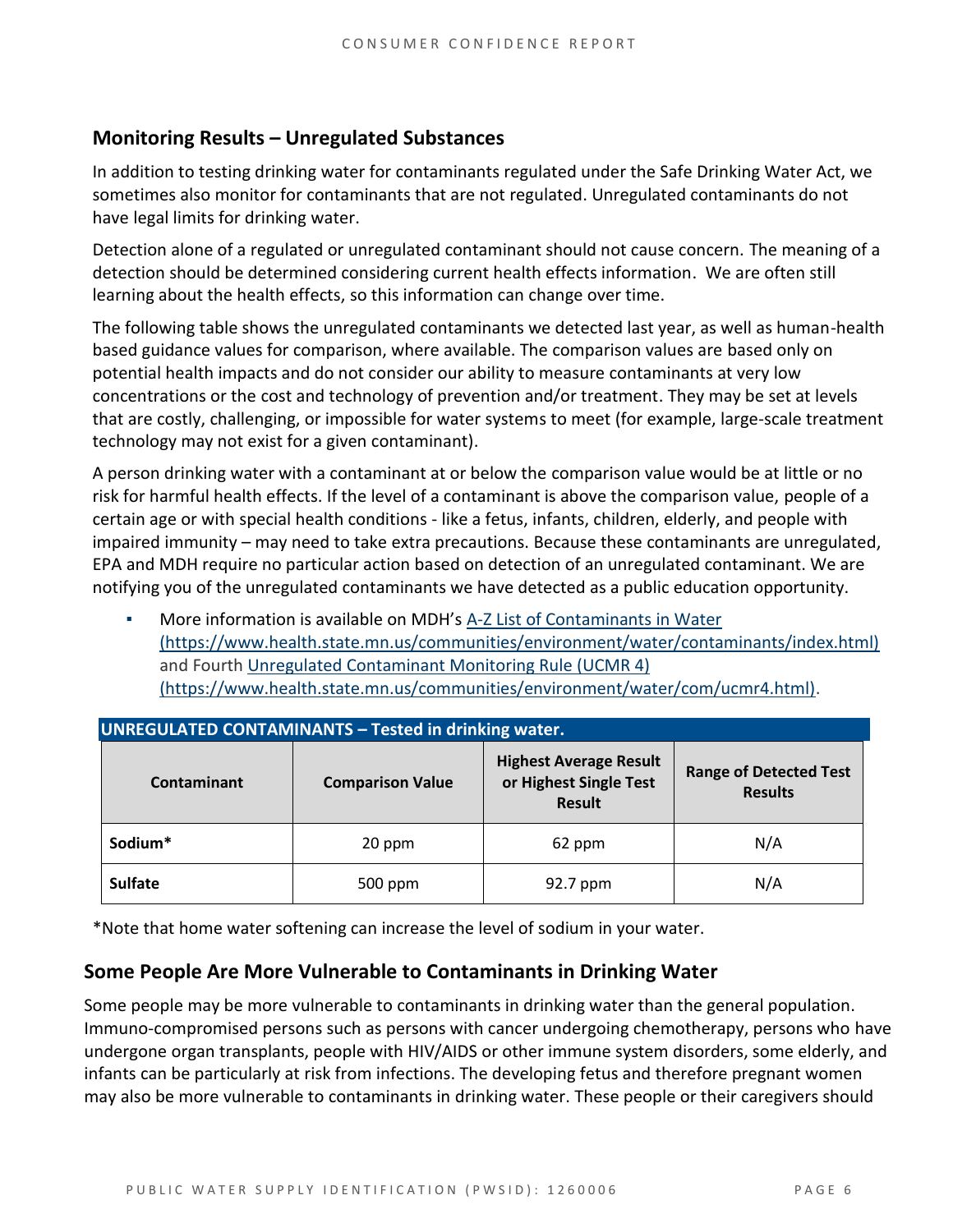seek advice about drinking water from their health care providers. EPA/Centers for Disease Control (CDC) guidelines on appropriate means to lessen the risk of infection by *Cryptosporidium* and other microbial contaminants are available from the Safe Drinking Water Hotline at 1-800-426-4791.

# Learn More about Your Drinking Water

# **Drinking Water Sources**

Minnesota's primary drinking water sources are groundwater and surface water. Groundwater is the water found in aquifers beneath the surface of the land. Groundwater supplies 75 percent of Minnesota's drinking water. Surface water is the water in lakes, rivers, and streams above the surface of the land. Surface water supplies 25 percent of Minnesota's drinking water.

Contaminants can get in drinking water sources from the natural environment and from people's daily activities. There are five main types of contaminants in drinking water sources.

- **Microbial contaminants,** such as viruses, bacteria, and parasites. Sources include sewage treatment plants, septic systems, agricultural livestock operations, pets, and wildlife.
- **Inorganic contaminants** include salts and metals from natural sources (e.g. rock and soil), oil and gas production, mining and farming operations, urban stormwater runoff, and wastewater discharges.
- **Pesticides and herbicides** are chemicals used to reduce or kill unwanted plants and pests. Sources include agriculture, urban stormwater runoff, and commercial and residential properties.
- **Organic chemical contaminants** include synthetic and volatile organic compounds. Sources include industrial processes and petroleum production, gas stations, urban stormwater runoff, and septic systems.
- **Radioactive contaminants** such as radium, thorium, and uranium isotopes come from natural sources (e.g. radon gas from soils and rock), mining operations, and oil and gas production.

The Minnesota Department of Health provides information about your drinking water source(s) in a source water assessment, including:

- How Hoffman is protecting your drinking water source(s);
- Nearby threats to your drinking water sources;
- How easily water and pollution can move from the surface of the land into drinking water sources, based on natural geology and the way wells are constructed.

Find your source water assessment at Source Water Assessments [\(https://www.health.state.mn.us/communities/environment/water/swp/swa\)](https://www.health.state.mn.us/communities/environment/water/swp/swa) or call 651-201-4700 between 8:00 a.m. and 4:30 p.m., Monday through Friday.

# **Lead in Drinking Water**

You may be in contact with lead through paint, water, dust, soil, food, hobbies, or your job. Coming in contact with lead can cause serious health problems for everyone. There is no safe level of lead. Babies, children under six years, and pregnant women are at the highest risk.